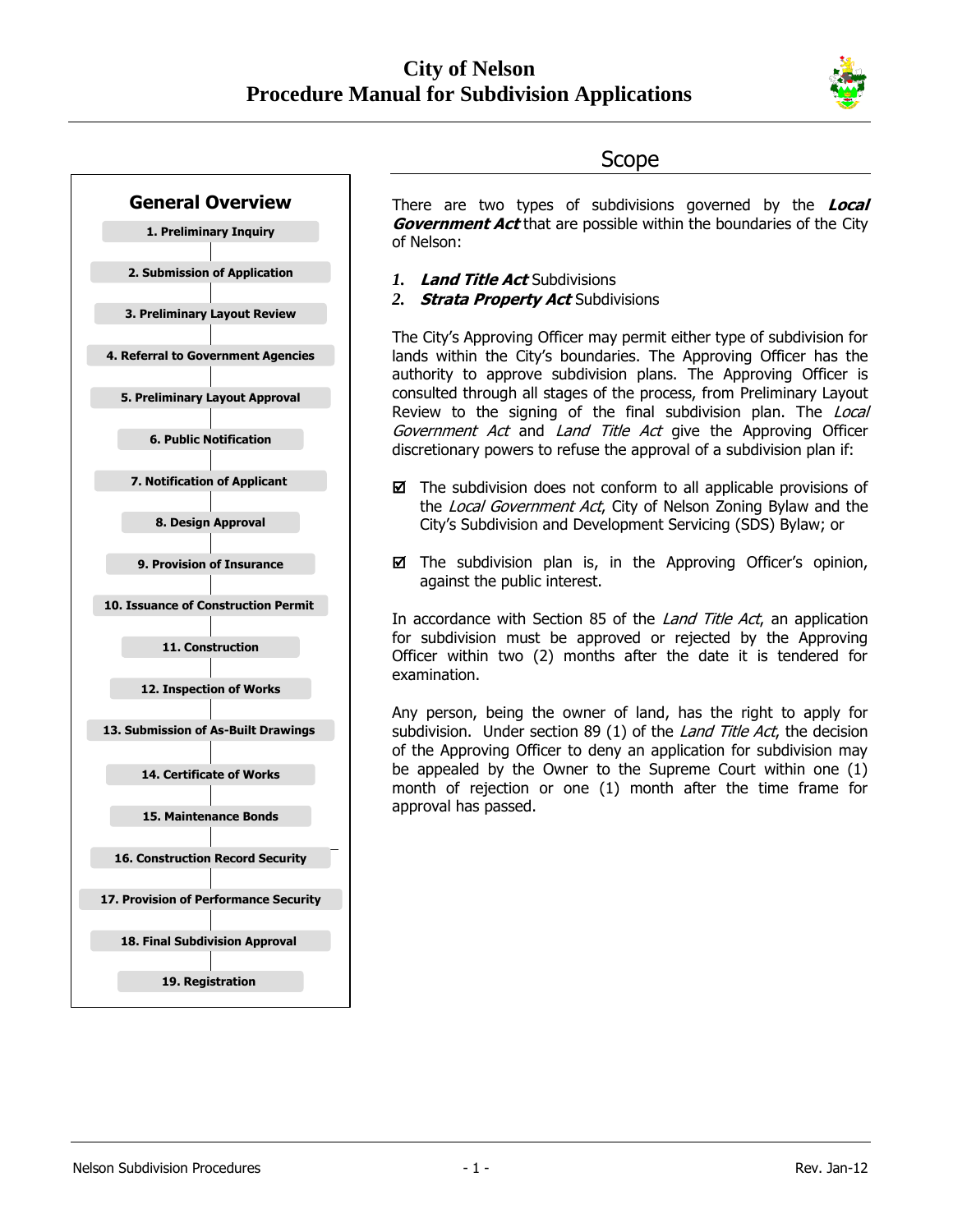



A **Minor Subdivision** is a subdivision that consists of only a lot line adjustment, consolidation, or the creation of two or three lots. Roads fronting the property to be subdivided may already have been constructed to full City standards and/or utility services may be readily available without further extension. In these cases, some of the requirements listed in the process section below may not be necessary; however, each subdivision proposal is unique. Exact requirements for approval of subdivision can only be determined after City staff has had the opportunity to review the proposal and discuss the matter with the Owner.

The general process for approval of subdivisions under both the Land Title Act and the Strata Property Act is outlined below.

## Process

## **Step 1 – Preliminary Inquiry**

The Owner should hold preliminary discussions with the Approving Officer or delegate to identify the scope and nature of the proposal. The Approving Officer or delegate will use this opportunity to provide information regarding the requirements of the various bylaws and explain the process. The Approving Officer should also determine if the proposal is appropriate according to the requirements of the City of Nelson Zoning, Official Community Plan (OCP) and Subdivision and Development Servicing Bylaws. If the proposal does not conform to land use policies for the area, it will be suggested that the Owner consider changes to the proposal or pursue other avenues such as an amendment to the Official Community Plan and/or Zoning Bylaws to accommodate the proposed use.

## **Step 2 – Submission of Application**

If the Approving Officer determines that the proposal is consistent with the requirements identified above, the City of Nelson "Development Application" is provided to the Owner. The application form must be filled out with respect to:

- $\boxtimes$  Name & Address of the Registered Owner(s);
- Legal Description of Property;
- Location of Property;
- Size of Property;
- $\boxtimes$  Present OCP Designation;
- $\boxtimes$  Present Zoning Designation;
- Description of Existing Use/Development;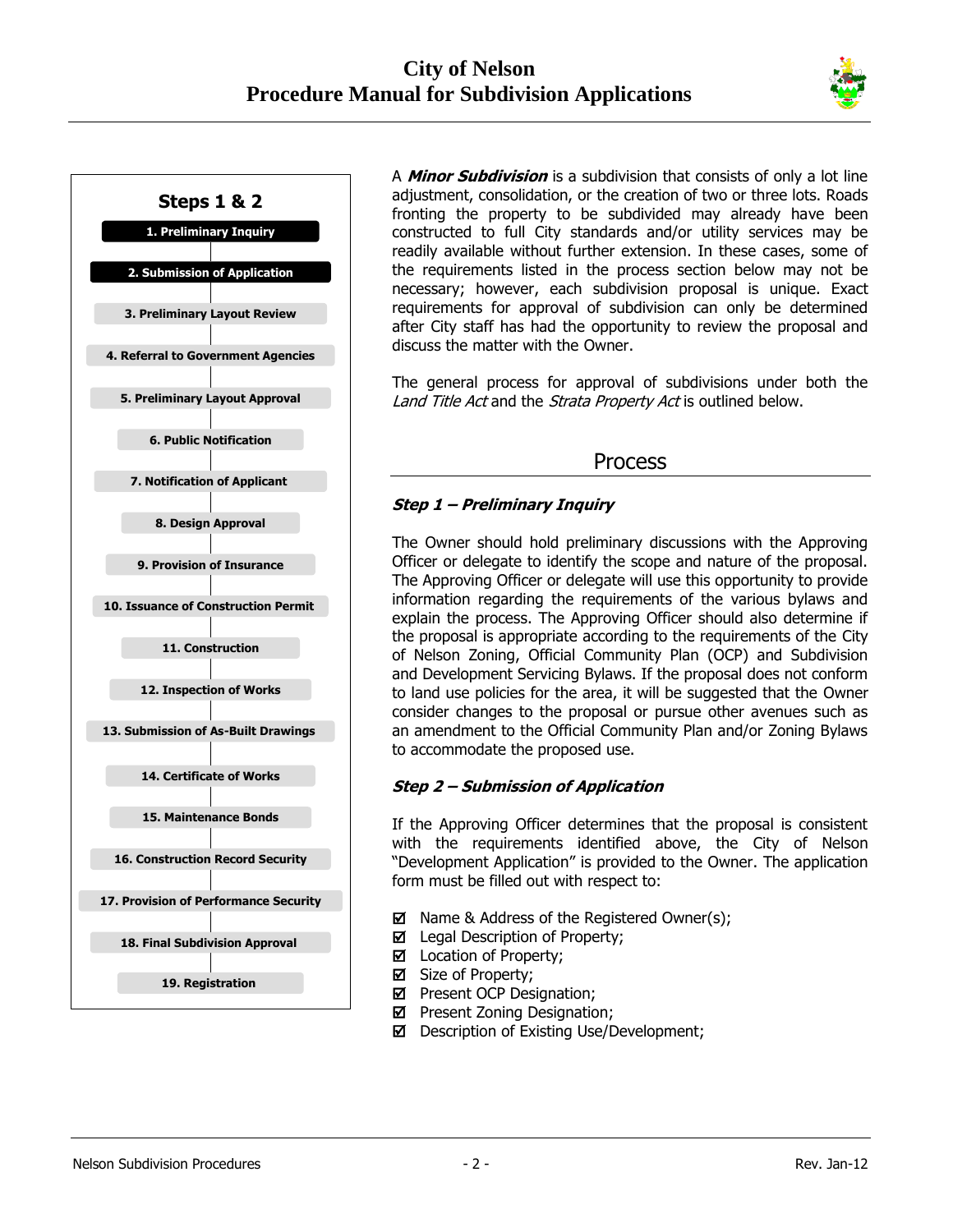



- Description of Proposed Development;
- $\boxtimes$  Proposed Phasing Plan, if applicable:
- Description of Existing or Readily Available Services;
- $\boxtimes$  Proposed Water Supply Method;
- $\boxtimes$  Proposed Sewage Disposal Method;
- **P** Proposed Storm Drainage Method;
- **Ø** Site Profile Waiver;
- Approximate Commencement Date of Proposed Project; and
- $\boxtimes$  Reasons and Comments in Support of the Application.

Additional information and materials that are required to be submitted along with the application form include:

- $\boxtimes$  Application fee as determined in any applicable City of Nelson Fees & Charges Bylaw;
- $\boxtimes$  **Proof of Ownership** (a State of Title Certificate, or a title search record dated no more than 30 days prior to submission of the application);
- **Written Authorization** from the registered property owner which allows the Owner to apply on behalf of the owner, if the Owner is not the registered owner; and
- $\boxtimes$  Submission of a plan or plans drawn to a minimum of 1:1000 scale, including an electronic version (.pdf) of all drawings, clearly indicating:
	- a) The legal description of the parcel or parcels to be subdivided;
	- b) The dimensions of the parcel or parcels to be subdivided with the boundaries outlined in red;
	- c) The arrangement of parcels and streets which would be created by the subdivision, including the widths of the proposed streets and the approximate dimensions and area of each proposed parcel complete with lot numbers;
	- d) The relationship of the proposed subdivision to adjacent and existing streets and parcels and the connections of proposed streets thereto;
	- e) The existing and proposed uses of the parcel or parcels to be subdivided;
	- f) Existing buildings and/or structures located and identified, and illustrating the dimensions and the relationship of same to existing and proposed property lines;
	- g) The approximate location of any buildings to be demolished upon approval of the subdivision;
	- h) Existing property lines and streets to be eliminated by the proposed subdivision;
	- i) Utility and other existing rights-of-way located and identified, including flood plain areas where applicable;
	- j) Existing topography based upon true datum with contour lines at no greater than 0.5 metres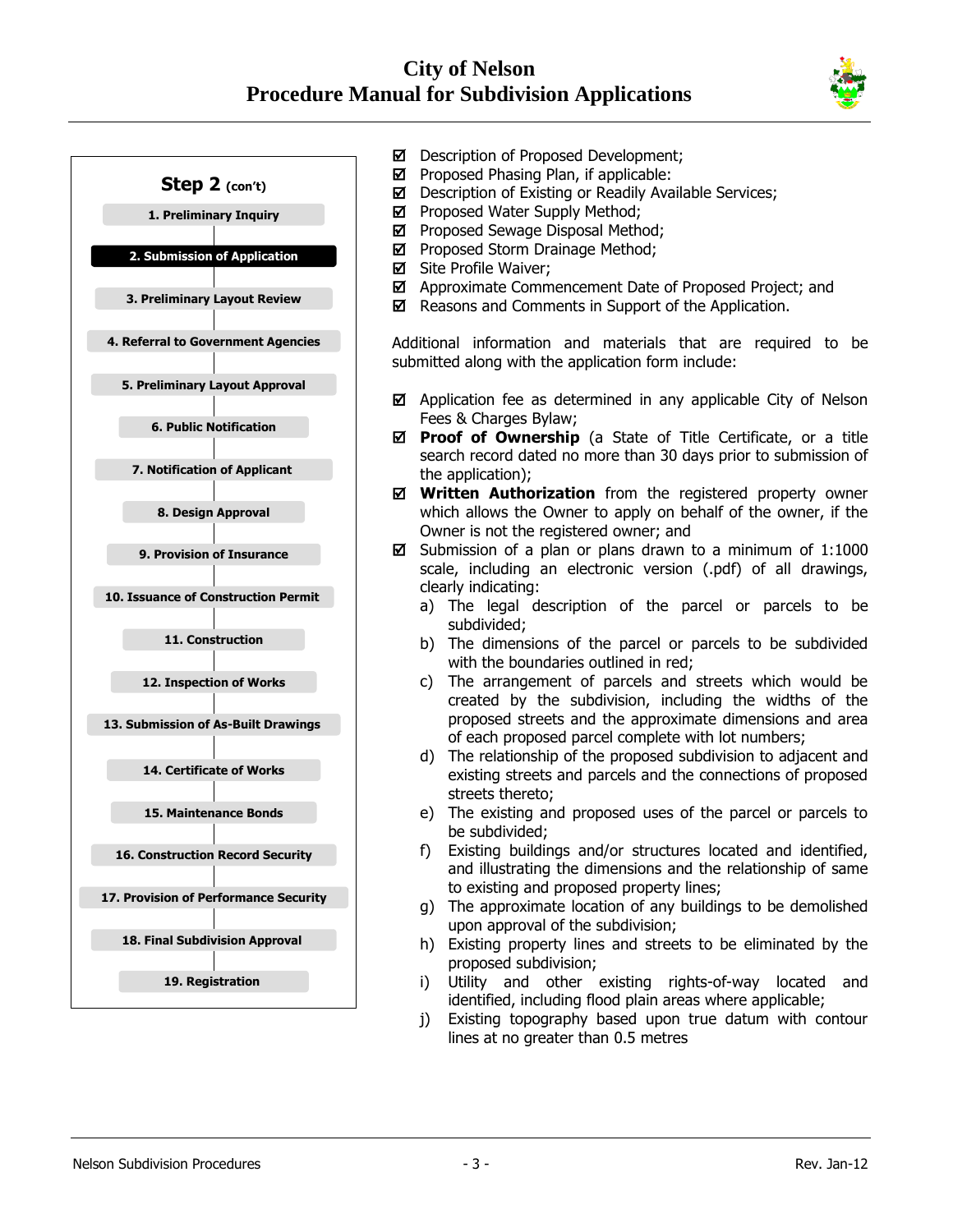



- l) Existing creeks, watercourses, natural drainage channels and other pertinent topographic features, including all large or desirable trees on or near proposed roadways;
- m) The location of all existing roads, pipelines and utilities;
- n) The location of existing septic tank and septic tank drainage fields where applicable;
- o) The location of any wells within 30 metres of the parcel or parcels to be subdivided if the proposed lots are to be served by septic systems;
- p) The location of any existing drainage facilities, such as storm sewers, tile drains or culverts, whether in use or not;
- q) The proposed water and sewer main extensions to service the subdivision;
- r) The proposed road grades where steep and uneven terrain exists; and
- s) A scale, north arrow and any other plan identification that shall be considered relevant.

At the time of providing application forms, the Approving Officer or delegate may require that the following information accompany the application prior to Preliminary Layout Review:

- $\boxtimes$  Any elevations, cross-sections or detail drawings which may be relevant
- Copies of any previous studies or reports made on the subject property relating to its present condition and suitability for the proposed use/development, e.g. geotechnical reports, site contamination and remediation studies
- $\boxtimes$  A geotechnical overview, topographic mapping and development servicing and phasing analysis.

#### **Step 3 - Preliminary Layout Review**

The Approving Officer can proceed with the Preliminary Layout Review of the proposed subdivision if:

- $\boxtimes$  All the necessary information has been submitted;
- All planning considerations have been addressed; and
- $\boxtimes$  Appropriate application fees have been paid.

To facilitate the Approving Officer's review, the Owner must provide information regarding various servicing and utility requirements.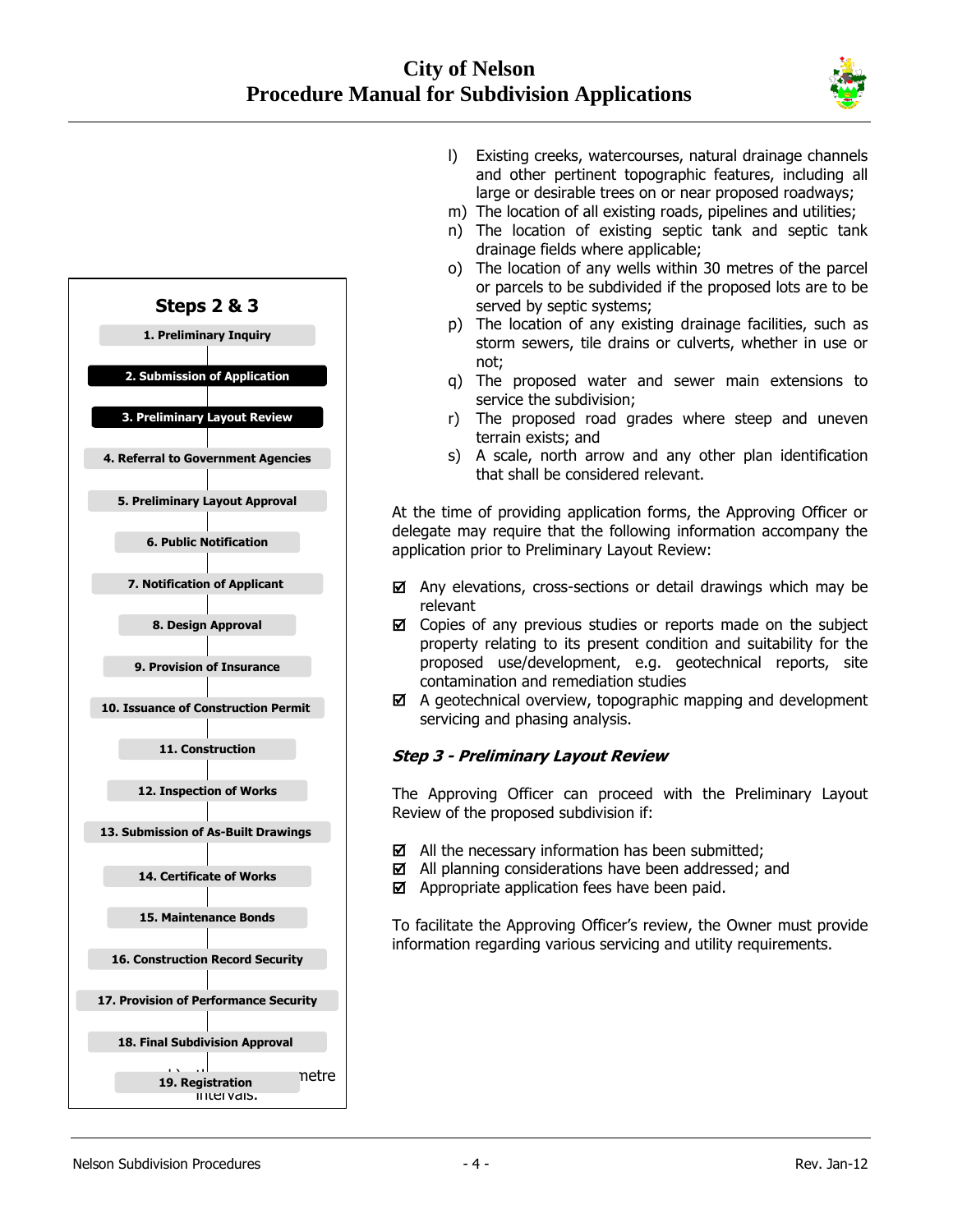



This can include, but is not limited to:

- **Roads** Are changes to the road system going to be required as a result of the proposed subdivision?
- **Water** Is there sufficient capacity in the available water system? Will extensions or upgrading be required?
- **Sanitary Sewer** Will the current systems be sufficient? Is an upgrade in capacity going to be necessary? Will a community system extension be required?
- **Storm Sewer/Drainage Ditches** Will the current system be sufficient? Will upgrading of the system's capacity be necessary?
- **Electrical/Street Lighting**;
- *Telephone/Cablevision*; and
- **Natural Gas**.

The Approving Officer may investigate the following aspects of the application as part of the Preliminary Layout Review:

- **Floodplain** Is the subject property located in the floodplain?
- **Geotechnical** Is the land stable to support all proposed buildings and infrastructure on the subject property?
- *Development Permit* Is the subject property located within a Development Permit area?
- $\boxtimes$  **Highway** Is the subject property located adjacent to a provincial or controlled access highway?
- $\overline{Y}$  **<b>Taxes** Does the owner of the subject property owe any outstanding property taxes to the City?
- **Public Open Space** Will the Owner be required to provide parkland or cash-in-lieu of parkland under to section 941 of the Local Government Act?

#### **Step 4 - Referral to Government Agencies**

At the discretion of the Approving Officer, the application for subdivision may be referred to appropriate agencies whose interests may be affected. These agencies may include but are not limited to:

- Regional District of Central Kootenay;
- Ministry of Community Development;
- Ministry of Environment;
- Department of Fisheries and Oceans;
- Ministry of Transportation and Infrastructure;
- **M** Ministry of Energy, Mines and Petroleum Resources;
- $\boxtimes$  British Columbia Assessment Authority;
- Interior Health Authority:
- $\boxtimes$  School District #8;
- $\boxtimes$  City of Nelson Public Works Department;
- $\boxtimes$  City of Nelson Fire Department;
- $\boxtimes$  City of Nelson Police Department;
- Canada Post Corporation; and
- $\boxtimes$  Local Utility Companies.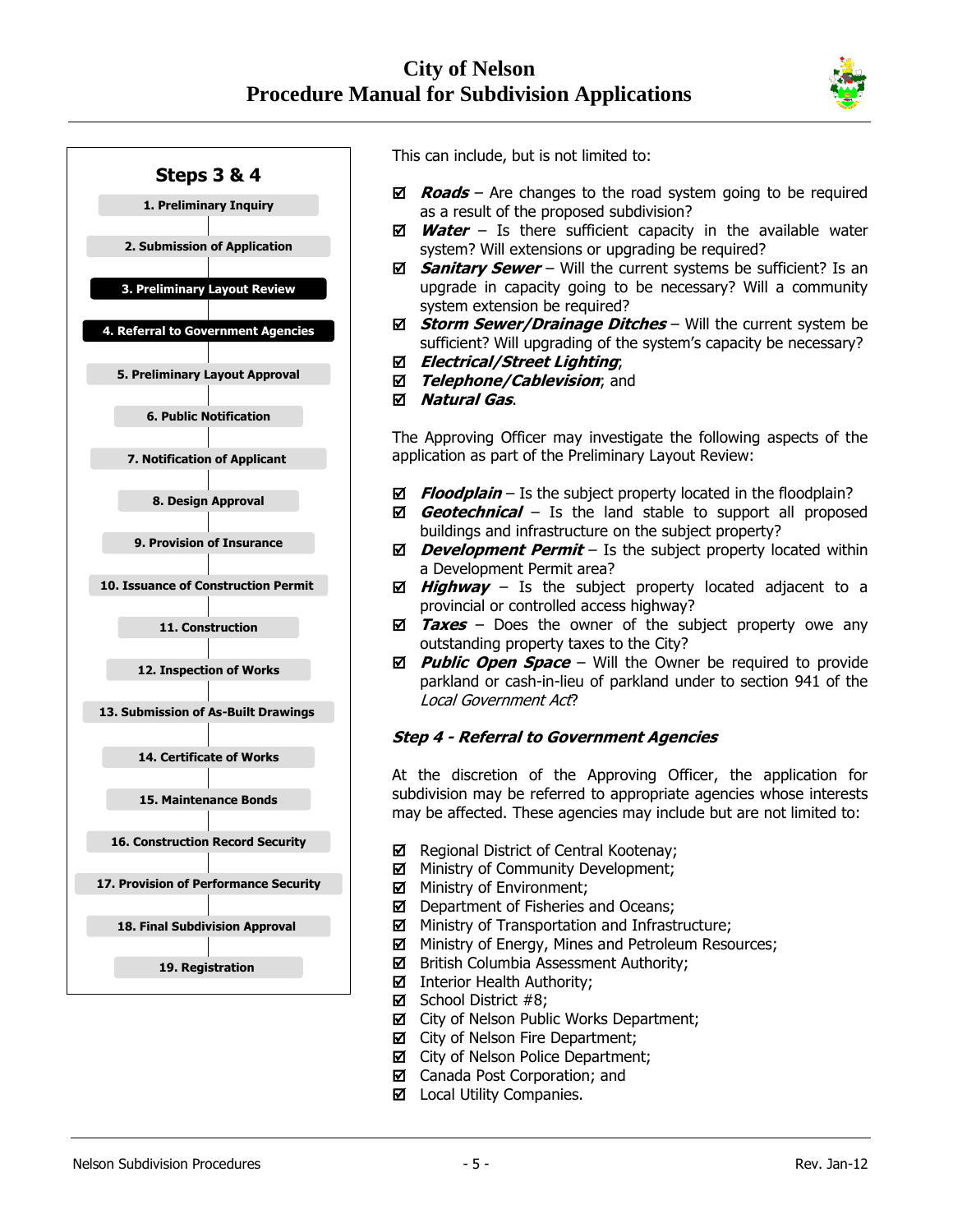



### **Step 5 – Letter of Preliminary Layout Review**

After the Preliminary Layout Review has been completed, the Approving Officer has four options:

- $\boxtimes$  Provide a Letter of Preliminary Layout Review;
- $\boxtimes$  Ask the Owner for additional information in order to further consider the application;
- $\boxtimes$  Refer the application and the results of the technical review to the City's planning and engineering staff and/or consultants for their comments; or
- $\boxtimes$  Deny the application.

Under section 85 of the *Land Title Act*, the Approving Officer must approve or reject a subdivision application within two (2) months of the date it is tendered for examination. In accordance with section 85 of the *Land Title Act*, if the application is denied the Approving Officer must immediately notify the Owner in writing of the rejection. The Approving Officer must state the reason(s) for rejection and the officer's requirements if applicable.

Under section 89 of the *Land Title Act*, the Owner may appeal the decision to deny the application to the Supreme Court within one (1) month of receiving the Approving Officer's rejection.

#### **Step 6 - Public Notification**

The Approving Officer may forward a Notice of Application to all parties who have an interest in land within a specified distance of the land under application for Subdivision as determined by the Approving Officer.

Under section 86 of the *Land Title Act*, the Approving Officer is under no obligation to hear from surrounding landowners or any other person in the community. However, the Approving Officer may decide that a public meeting may be beneficial to gain input with respect to the proposed subdivision. Notice of the meeting should state the subject matter of the application, the date, time and place where copies of the proposed application may be inspected and the time and place when the matter will be discussed.

The Approving Officer will advise the Owner if a public meeting is required at this stage, with all fees associated with this public meeting to be paid for by the Owner.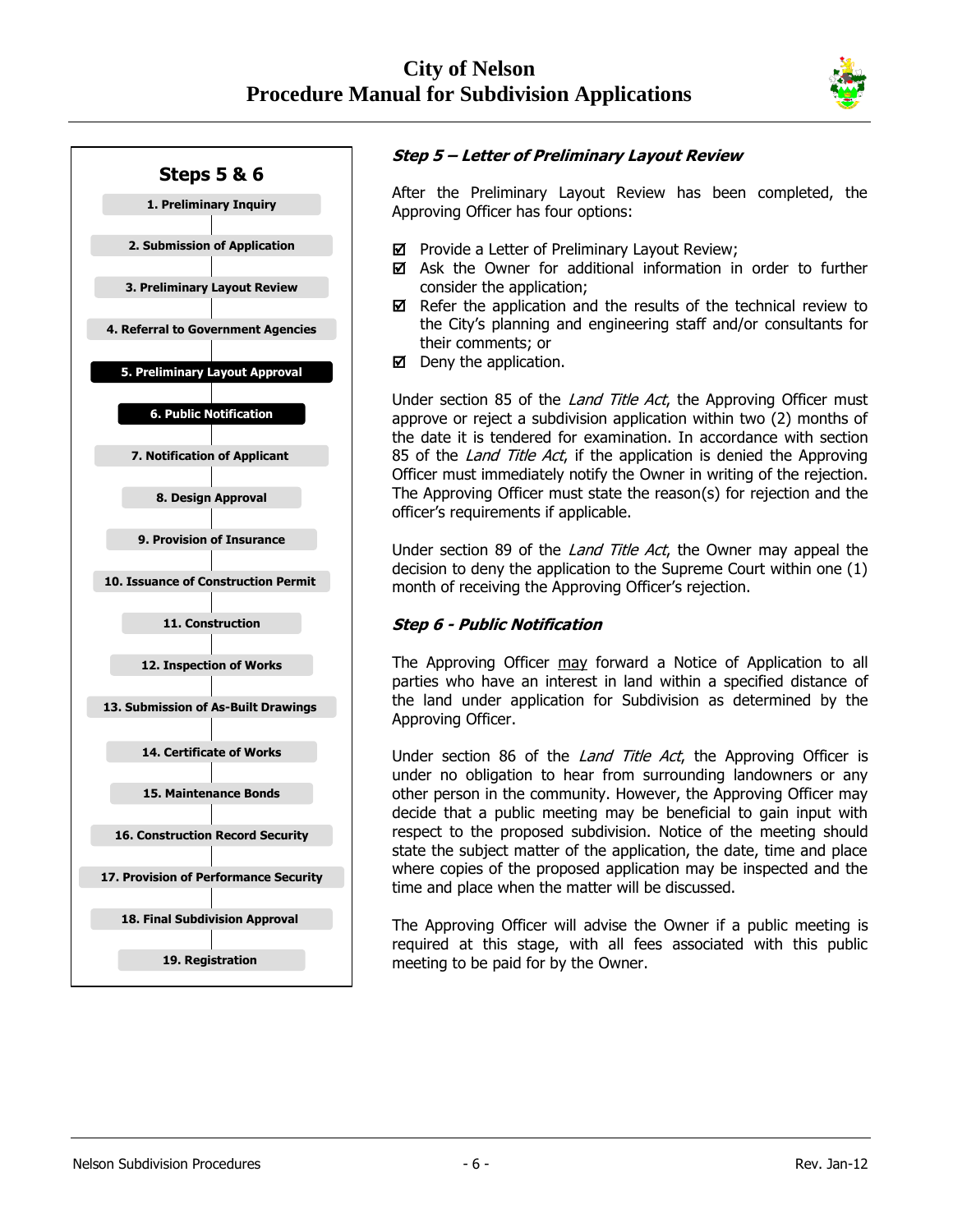



## **Step 7 - Notification of Applicant**

The Approving Officer will advise the Owner in writing if the application has been either denied or granted a Letter of Preliminary Layout Review. If granted, the Preliminary Layout Review is valid for a period of one (1) year. The Owner may apply for one (1) sixmonth extension, which may be granted by the Approving Officer. After this period, if the subdivision has not proceeded as per the conditions outlined by the Approving Officer during the Preliminary Layout Review stage and been granted Final Approval, the Owner must reapply for subdivision.

## **Step 8 - Design Approval**

In order to receive Design Approval, works or services may be required. The Approving Officer may require the Owner to submit detailed engineering drawings (both electronic and hard copy versions) for review by City Staff and/or the City's consultants. The Approving Officer will also require the Owner to submit:

- $\boxtimes$  Minimum of three (3) copies of the original survey plans;
- $\boxtimes$  Minimum of three (3) copies of design plans as per the Subdivision and Development Servicing Bylaw;
- $\boxtimes$  A schedule of quantities and cost estimates for any and all offsite works triggered by the proposed development;
- $\boxtimes$  Notice that taxes have been paid; and
- $\boxtimes$  Parkland dedication or cash-in-lieu of parkland, as outlined in the Official Community Plan and Local Government Act.

#### **Step 9 - Provision of Insurance**

Prior to issuing a construction permit, the City will require evidence of acceptable liability insurance with appropriate clauses indemnifying and saving harmless the City of Nelson and its employees. This must identify, but will not be limited to the:

- Level of insurance;
- $\boxtimes$  Name of insured;
- $\boxtimes$  Standard time period where amendments are not permitted; and
- $\boxtimes$  Coverage (type of policy).

#### **Step 10 – Issuance of Certificate to Proceed with Construction**

Prior to issuing a Certificate to Proceed with Construction, the City Engineer may require security, in the form of cash or irrevocable letter of credit, for the off-site works and services to be provided. If the City of Nelson is constructing the off-site works, payment of the estimated cost of construction is required prior to issuance of a construction permit.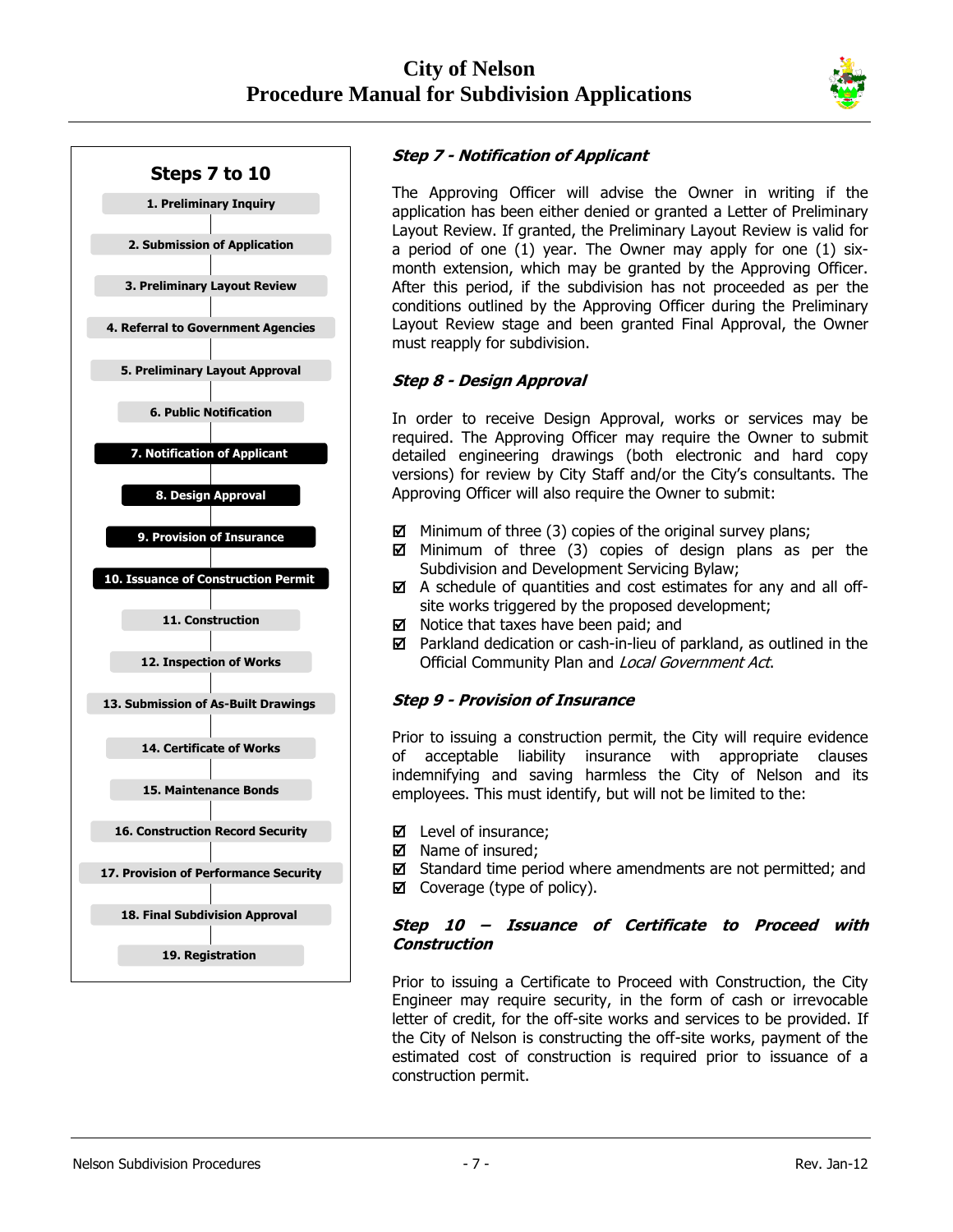



Once the evidence of liability insurance and security for works and services are provided, the City Engineer will issue a "Certificate to Proceed with Construction" to the Owner. The City Engineer may choose to consult with the City's consultants before issuing the permit.

#### **Step 11 - Construction of Works**

The Owner proceeds with construction in accordance with the approved design drawings and specifications.

#### **Step 12 - Inspection of Works**

Throughout the construction period, the Owner's Consulting Engineer shall be responsible for inspecting the Works and Services to confirm that they are completed in accordance with the design drawings and specifications. The City Engineer, or delegate, may also conduct inspections on behalf of the City. However, such inspections do not relieve the Owner and the Owner's Consulting Engineer from their responsibilities to confirm that the Works and Services have been constructed generally in compliance with the approved design.

#### **Step 13 - Information Provided by Applicant**

Once the construction of works is complete, the Owner must provide the following for review:

- $\boxtimes$  Record drawings, in both hard copy and digital (.pdf and AutoCad .dwg) versions;
- $\boxtimes$  Property record cards;
- Evidence of substantial performance pursuant to the Builder's Lien Act;
- Deficiency list; and
- $\boxtimes$  Other information requested by the City Engineer.
- Certificate of Completion provided by the Owner's Consulting Engineer

#### **Step 14 - Certificate of Works**

Following receipt of the Certificate of Total Completion provided by the Owner's Consulting Engineer, the Approving Officer shall issue a Certificate of Acceptance. This will not occur however, until the City Engineer is satisfied that the works are constructed as per the submitted engineering drawings.

#### **Step 15 - Maintenance Security**

The Subdivision and Development Servicing Bylaw requires that the Owner provide a Maintenance Security of ten (10) percent of off-site construction cost estimates.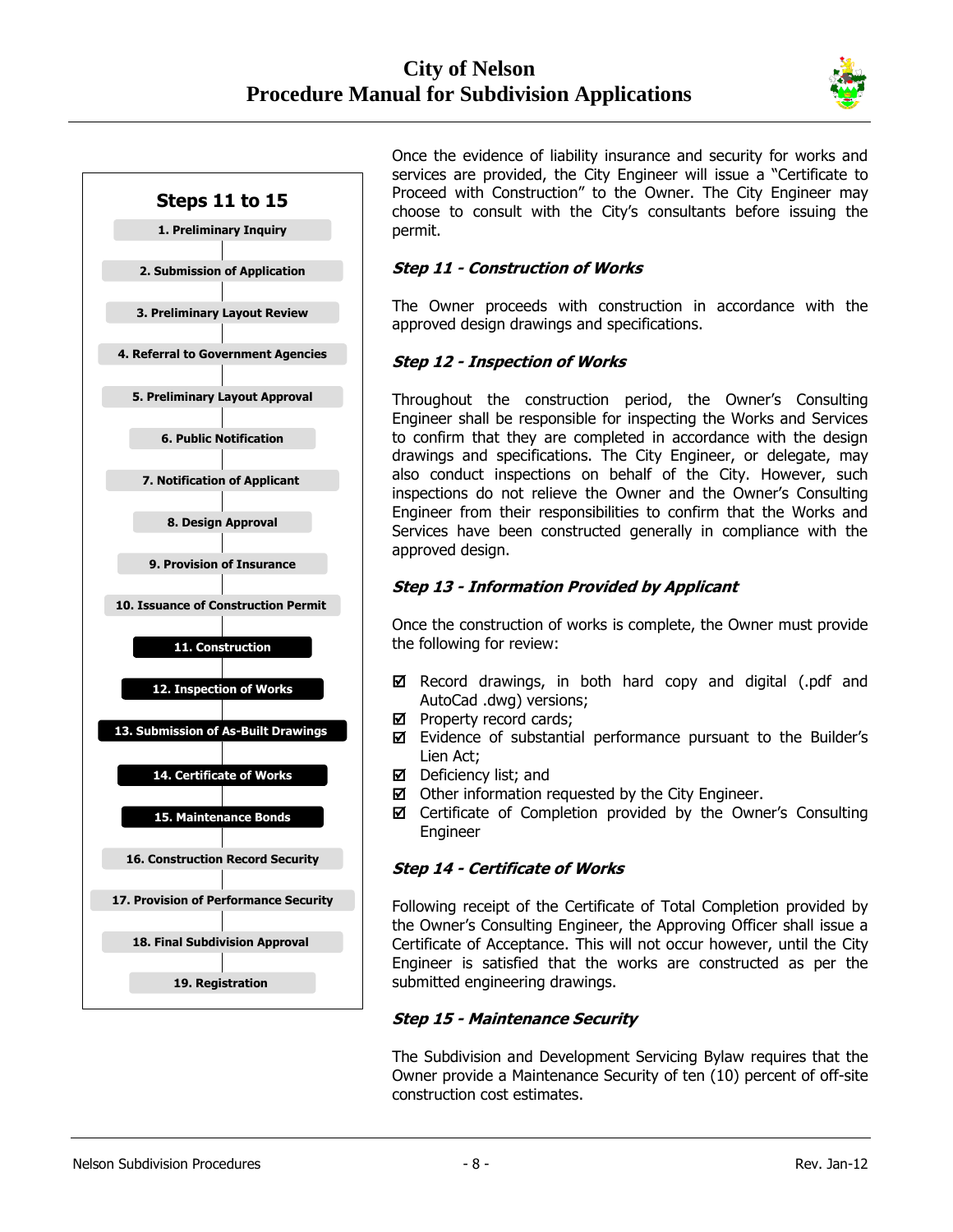



The City will hold the Security for one (1) year after final approval of the subdivision is granted (referred to as the Maintenance Period). Security Deposits will not be required for private developments not requiring subdivision or works not within the dedicated road right-ofway or on City property.

#### **Step 16 - Construction Record Security**

If the Owner wishes to have the Approving Officer sign the Final Subdivision Plan prior to the Approving Officer receiving the construction Record Drawings, the Owner must provide Construction Record Security as per the Subdivision and Development Servicing Bylaw. The City will hold this security until the Final Approval is granted for the subdivision. This could occur, for example, if the Owner wanted to apply for a Building Permit prior to receiving Final Approval of the subdivision.

#### **Step 17 - Provision of Performance Security if Works Not Completed**

In the event that the Owner does not plan to construct the works immediately, the Owner may enter into a Subdivision Servicing Agreement with the City in an approved form as contained in the Subdivision and Development Servicing Bylaw. Design plans must be submitted and approved by the Approving Officer. Subdivision Servicing Agreements are available for the Approving Officer to consider only after all buried utilities are installed and roads are constructed to top of granular sub-base.

Under the terms of the Local Government Act, the Works and Services Agreement will require posting of security in the amount specified in City of Nelson Subdivision and Development Servicing Bylaw. If the Owner does not construct and install the works and services by the date specified in the agreement, the Owner will be required to forfeit the security.

If the Approving Officer enters into an agreement with the Owner, Final Approval of the subdivision may be provided.